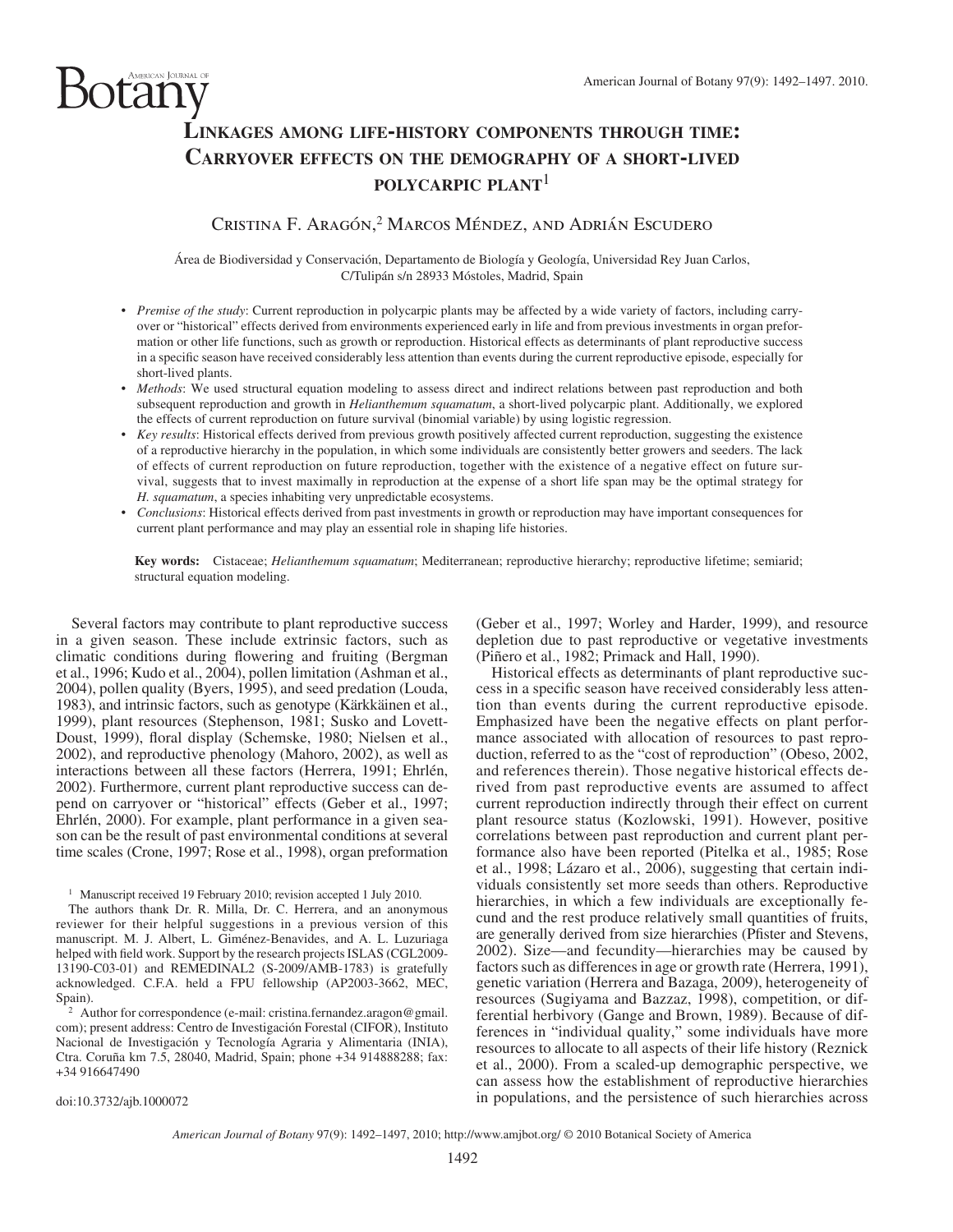reproductive episodes, may contribute to positive historical effects that have important ecologic and evolutionary implications (Wiener and Solbrig, 1984).

 Positive historical effects in the form of reproductive hierarchies also have important practical implications because they enable the extrapolation of lifetime fitness from short-term fitness studies. However, detection of historical effects, and their signs, may depend on the temporal scale considered. For instance, reproduction can be negatively related to growth or reproduction in the previous year but positively related to growth or reproduction that occurred several years ago (Silvertown and Dodd, 1999; Koenig and Knops, 2000). These apparently contradictory responses suggest that determining the lifetime reproductive success of a plant requires consideration of the positive and negative historical effects and their relative magnitude. Such a task can be daunting in the study of long-lived plants (e.g., tree species), but it can be tackled more easily for short-lived plants. Unfortunately, most studies reporting historical effects on reproductive success have focused on longlived plants, either herbaceous (Geber et al., 1997; Ehrlén, 2000) or woody (Silvertown and Dodd, 1999) perennials. In fact, historical effects may be easier to detect in short-lived perennials because influences on plant performance early in life usually fade with time (Roach and Wulff, 1987; however, see Zuidema et al., 2009).

 In this study, we examined the extent to which current individual plant performance is affected by the history of reproduction and growth in a short-lived polycarpic chamaephyte, *Helianthemum squamatum* . Experimental evidence exists of short-term effects of current reproduction on next-year survival in this species (Aragón et al., 2009). To assess direct and indirect relations between past and subsequent reproduction and growth, we used structural equation modeling (SEM), an extension of regression and path analysis. Structural equation modeling can be used to model multivariate relations and to test multivariate hypotheses (Shipley, 2002), and its application to address biological queries has gained strength in recent years (Iriondo et al., 2003; Giménez-Benavides et al., 2007). The technique requires the proposal of a complete set of aprioristic causal relations among predictors. Thus, we hypothesized that current reproduction is controlled by plant size, growth, and reproduction in the previous years, not only in the current or in the immediately previous year. The use of SEM allowed us to disentangle the effects of plant size and of other unexplained causes of variation from the relation between current reproduction and subsequent growth and reproduction per se. Additionally, we explored the effects of current reproduction on future survival. Because of the nature of the variable "survival" (binomial) and the difficulties it would pose in our SEM calculations (related to the need for a significantly larger data set to deal with nonnormal variables [Grace, 2006]), we analyzed this relation by using logistic regressions.

#### MATERIALS AND METHODS

*Species and study area* —*Helianthemum squamatum* (L.) Dum. Cours. (Cistaceae) is a perennial nonclonal subshrub  $(10-40 \text{ cm})$  that is distributed mainly in the southern half of the Iberian Peninsula (with an additional locality in northern Algeria). It grows only in gypsum soils and is a diagnostic species of Iberian gypsum vegetation (Palacio et al., 2007). The species' life span ranges from 4 to 6 yr (Caballero, 2006), and reproduction usually begins after the first year (C.F. Aragón, unpublished data). The reproductive phase occurs

during late spring and summer, from May to August (Aragón et al., 2007), and no flower preformation occurs (S. Palacio, IPE-CSIC, Spain, personal communication). Flowers are hermaphroditic and arranged in dense scorpioid cymes at the tip of new branches. Fruits are small capsules (3 mm in diameter) generally bearing 1–7 seeds, with an average of 1.7 viable seeds per fruit (Aragon et al., 2007). *Helianthemum squamatum* shows an extremely high fecundity under a wide variety of environmental conditions (Aragón et al., 2007). The growing phase extends throughout winter and early spring and does not overlap with the reproductive phase. In this sense, *H. squamatum* can be considered a "phenophase sequencer" (Castro-Díez and Montserrat-Martí, 1998). Herbivory levels are very low and do not significantly influence growth, survival, or reproduction (Aragón, personal observation).

We conducted the study in southeast Madrid, central Spain (40°08'N, 3 ° 26 ′ W , 673 m altitude), in a semiarid Mediterranean gypsum landscape. For further details of the study area, see Aragón et al. (2007, 2008).

*Data collection*—The initial set of plants included 465 adult (reproductive) individuals, marked in 2002 before the reproductive season. During 3 consecutive years (2002, 2003, and 2004), plants were monitored, and size and fecundity were estimated. Plant size was estimated as a function of plant height (*h*), maximum diameter  $(M)$ , and perpendicular length  $(m)$ , which were measured directly on the plants before flowering (mid May). Then, plant size was calculated as an approximation to the volume of an ellipsoid  $(2/3 \cdot \pi h Mm)$ . This estimate of plant size is closely correlated to the reproductive variables considered and has proved useful in other studies with the same species (Aragón et al., 2007, 2008). Fecundity was estimated as the mean number of flowers per plant, which is strongly correlated to the total number of seeds yielded per plant (Aragón et al., 2007). We counted the total number of inflorescences per plant in the field and randomly selected 10 inflorescences from each. The mean numbers of flowers per inflorescence and per plant were calculated. Plant survival was recorded in 2003 and 2004 before the beginning of flowering (mid May). Vegetative growth rate was calculated for each period (2002–2003 and 2003-2004) as the difference between the final and initial sizes divided by the initial size (Eckhart et al., 2004).

*Data analysis* — We used SEM to analyze the effects of past reproductive and growth events on current plant reproduction in *H. squamatum*. The structure of the hypothesized relation between reproduction and growth is shown in Fig. 1A . The construction of these paths was based on the assumption that carryover effects derived from past reproductive or growth events exist and may affect current reproduction (Ehrlén, 2000). We considered plant size at the beginning of the study (2002) to be the first driving variable, since plant size is a widely accepted surrogate of plant resource status, and plant fecundity and growth are often highly size dependent (Herrera, 1991). By including the initial plant size and the growth that occurred before and after each reproductive event, we were able to disentangle the potential positive effects of prior size on reproduction from the potential negative effects of reproduction on subsequent growth. This approach also allowed us to distinguish the effect of unexplained causes of variation from the potential causal relation between current reproduction and future growth and reproduction.

Standardized path coefficients were estimated with the maximum-likelihood method, which is recommended for relatively reduced sample sizes (only 96 of the initial set of 465 plants survived until the end of the field monitoring; see Results). The degree of fit between the observed and expected covariance structures was assessed by a chi-square goodness-of-fit test; a significant result indicates the model does not fit the data. We also evaluated the fit of the model to the data by means of Bentler's comparative fit index (CFI), Bentler and Bonett's normed fit index (NFI), and the goodness of fit index (GFI), which are often used in SEM ( Iriondo et al., 2003 ). Values of CFI, NFI, and GFI range between 0 and 1, and values greater than 0.9 indicate an acceptable fi t of the model to the data. Before analysis, all the variables were transformed to improve normality according to Zar (1999) . Analyses were performed using the CALIS procedure of SAS statistical software (SAS Institute, 1990).

 Additionally, the relation between reproductive output in one season and the probability of survival in the following years was evaluated with generalized linear models (GLMs; McCullagh and Nelder, 1989), as implemented by the GENMOD procedure of SAS. Survival was modeled assuming a binomial distribution (link function: logit). We modeled (1) the probability of survival in 2003, including the number of flowers produced in 2002 as our explanatory variable and plant size as a covariate, and (2) the probability of survival in 2004, including the number of flowers produced in both 2002 and 2003 as explanatory variables and plant size in both years as covariates.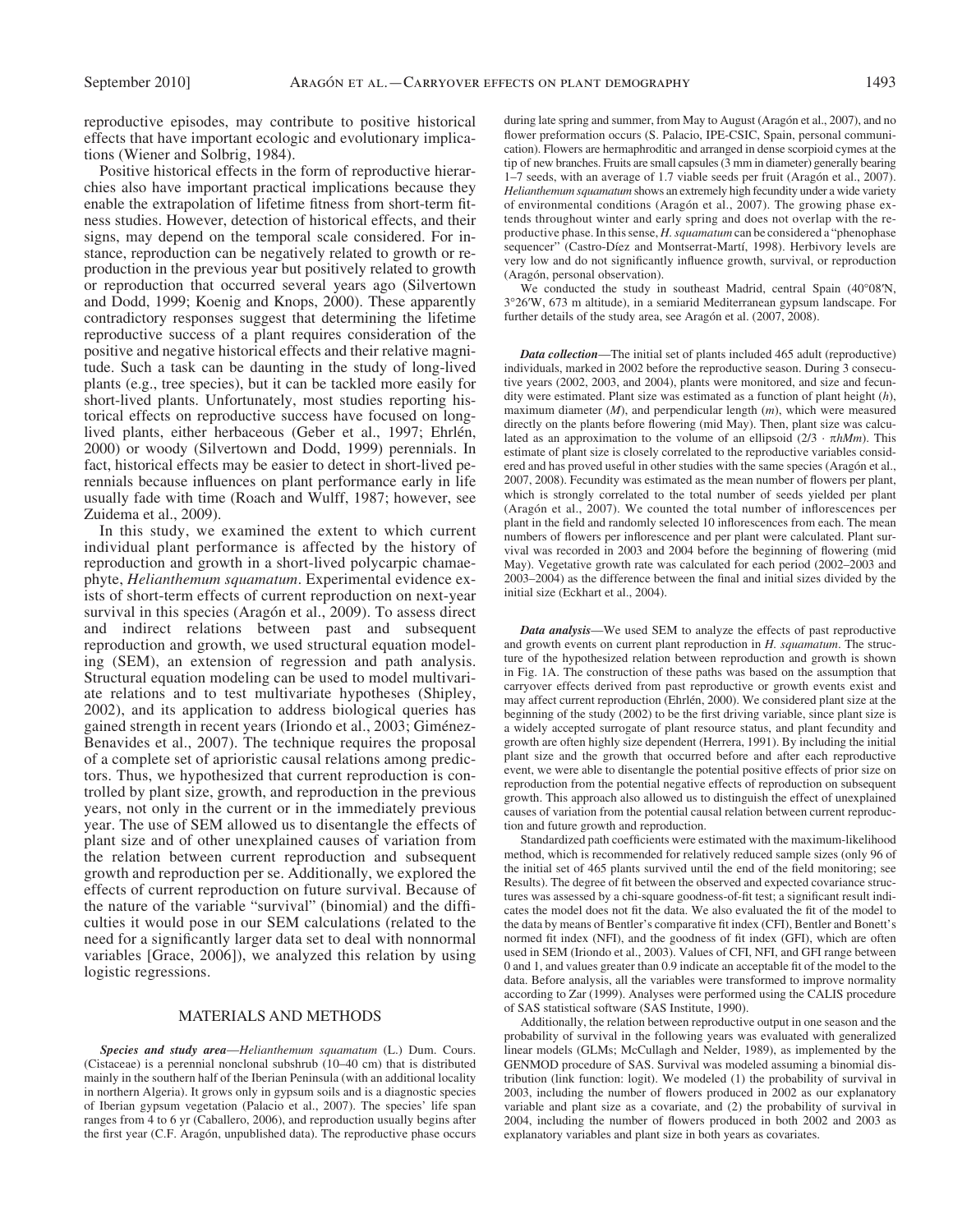

 Fig. 1. Structural equation models of *Helianthemum squamatum* . (A) Hypothesized structural equation model of the relation between reproduction and growth during the reproductive lifetime of  $H$ . squamatum  $(t_i = time$  in years). One-headed arrows represent causal relations. Residual error variables  $(E_j)$  represent the effects of unexplained causes of variation. (B) Structural equation model derived from the model in (A). Solid and dashed arrows indicate positive and negative effects, respectively. Numbers are the standardized path coefficients. Arrow widths are proportional to the standardized path coefficients. Nonsignificant paths ( $P > 0.05$ ) are not shown. The effects of unexplained causes are represented as external arrows to each response variable. Fit statistics for the model:  $\chi^2$  = 5.671, df = 3, *P* = 0.129; comparative fit index = 0.99; normed fit index = 0.98; goodness-of-fit index = 0.98.

### RESULTS

 Only 96 plants (21%) from the initial set survived to 2004 and could be included in the SEM. All 96 plants flowered and set fruits every year. However, average flower production fluctuated among years (mean  $\pm$  SD: 258.9  $\pm$  408.5, 2002; 620.2  $\pm$  848.5,  $2003$ ;  $238.5 \pm 392.3$ ,  $2004$ ). The size frequency distribution in all years was skewed toward small individuals (Fig. 2). Smaller-size categories produced fewer flowers on average and contributed a smaller proportion of the population's total production of flowers compared with the larger-size categories (Fig. 2).

The hypothesized model provided a good fit to the data, as indicated by the nonsignificant results of the chi-square test ( $\chi^2$  = 5.671;  $df = 3$ ;  $P = 0.129$ ). This result was confirmed by indices of fit higher than 0.90 (CFI = 0.99; NFI = 0.98; GFI = 0.98). The main effects were driven by the initial plant size, which positively affected the number of flowers produced in the first and the second year, and it had a negative effect on the vegetative growth rate from 2002 to 2003 (Fig. 1B). On the other hand, a significant positive path existed from vegetative growth rate in both periods (from 2002 to 2003 and from 2003 to 2004) to number of flowers produced in 2003 and 2004, respectively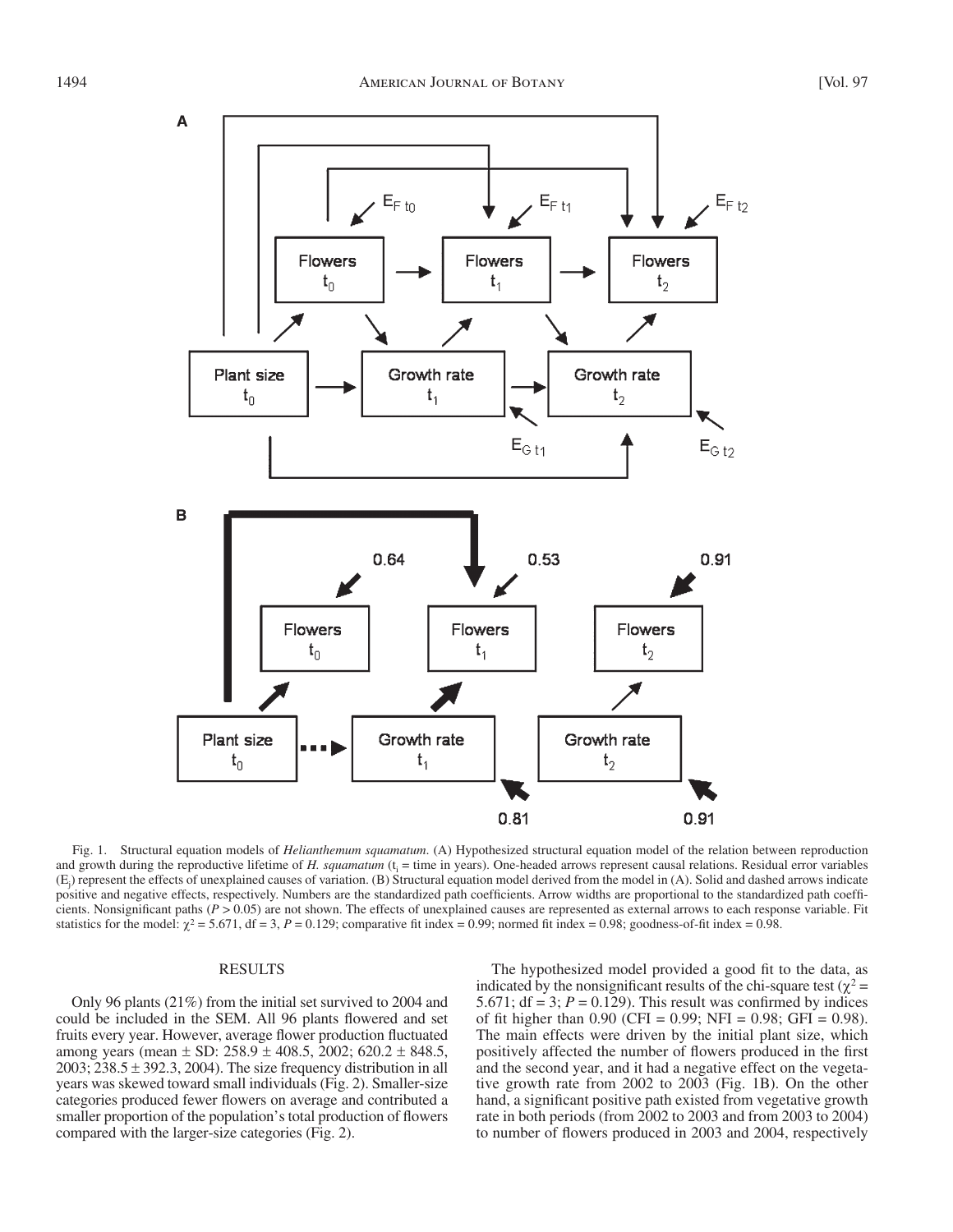

 Fig. 2. Size frequency distribution (bars) of *Helianthemum squamatum* plants included in the structural equation model  $(N = 96)$  and average number of flowers produced by each size category (data points, mean  $\pm$  SD) in 2002, 2003, and 2004. Numbers shown at the top of each bar indicate the percentage of flowers produced by the individuals included in that size category relative to the total number of flowers produced by all individuals in that year

(Fig. 1B). No significant causal relations were found from current flower production to future flower production or future growth rate ( $Fig. 1B$ ).

 Percentages of survival were 48% and 43% for 2003 and 2004, respectively. The probability of survival was not size dependent in any of the models (Table 1). Previous-year flower production was not a significant predictor of the probability of survival in 2003, but it had a significant positive effect on survival in 2004. In contrast, the probability of survival in 2004 was negatively affected by the number of flowers produced 2 yr before (Table 1, Fig. 3).

#### DISCUSSION

 Current reproduction in polycarpic plants may be affected by historical effects derived from previous investments in other life functions, such as growth or reproduction (Stearns, 1992), or from environments experienced early in life (González-Astorga and Núñez-Farfán, 2000). In this study, both positive

 Table 1. Generalized linear models for the probability of survival of *Helianthemum squamatum* in 2003 and 2004.

| Explanatory<br>variables | Probability of survival |          |        |           |          |        |
|--------------------------|-------------------------|----------|--------|-----------|----------|--------|
|                          | 2003                    |          |        | 2004      |          |        |
|                          | ß                       | $\chi^2$ | P      | β         | $\chi^2$ | P      |
| 2002                     |                         |          |        |           |          |        |
| Plant size               | 0.0010                  | 1.79     | 0.1812 | 0.0015    | 2.14     | 0.1432 |
| <b>Flowers</b>           | $-0.0001$               | 2.81     | 0.0934 | $-0.0013$ | 7.26     | 0.0071 |
| 2003                     |                         |          |        |           |          |        |
| Plant size               |                         |          |        | $-0.0011$ | 2.15     | 0.1428 |
| <b>Flowers</b>           |                         |          |        | 0.0012    | 10.88    | 0.0010 |
| Intercept                | $-0.0187$               |          |        | $-0.1764$ |          |        |

*Note*: The model of 2003 ( $N = 465$  plants) includes the production of flowers and plant size in the previous year. The model of  $2004 (N = 222$  plants) includes the production of flowers and plant size in the 2 previous years. The probability of survival was modeled assuming a binomial error distribution (link function: logit). Data represent the parameters of the logistic model ( $β$  and intercept), the value of the chi-square statistic  $(\chi^2)$ , and the associated *P* value. Significant  $P$  values  $( $0.05$ )$  are shown in boldface type.

and negative historical effects existed for several demographic parameters of *H. squamatum.*

We found that previous reproductive events did not influence current reproduction, indicating no presence of historical effects associated with previous reproduction. However, a positive relation was found between flower production in a given year and the previous growth event. In addition, plant size in 2002 positively influenced flower production in 2003. This positive relation between current reproduction and previous growth suggests that some individuals were always better growers and seeders, which is in agreement with the fecundity hierarchy detected. Although we cannot rule out the possibility that age heterogeneity has some uncontrolled effect in our results (for instance, we cannot assure that our plants formed an even-aged cohort), our finding of a significant signal indicates that this potential effect is not enough to mask the tight relation detected



 Fig. 3. Survival probability of *Helianthemum squamatum* in 2004 dependent on the production of flowers in the previous years (2002, solid line, and 2003, dashed line). The logistic curves reflect the parameters  $(β$  and intercept) of the logistic regression shown in Table 1. Symbols (triangles for 2002 and circles for 2003) represent the mean production of flowers and the associated probability of survival calculated in subsamples of 11 plants.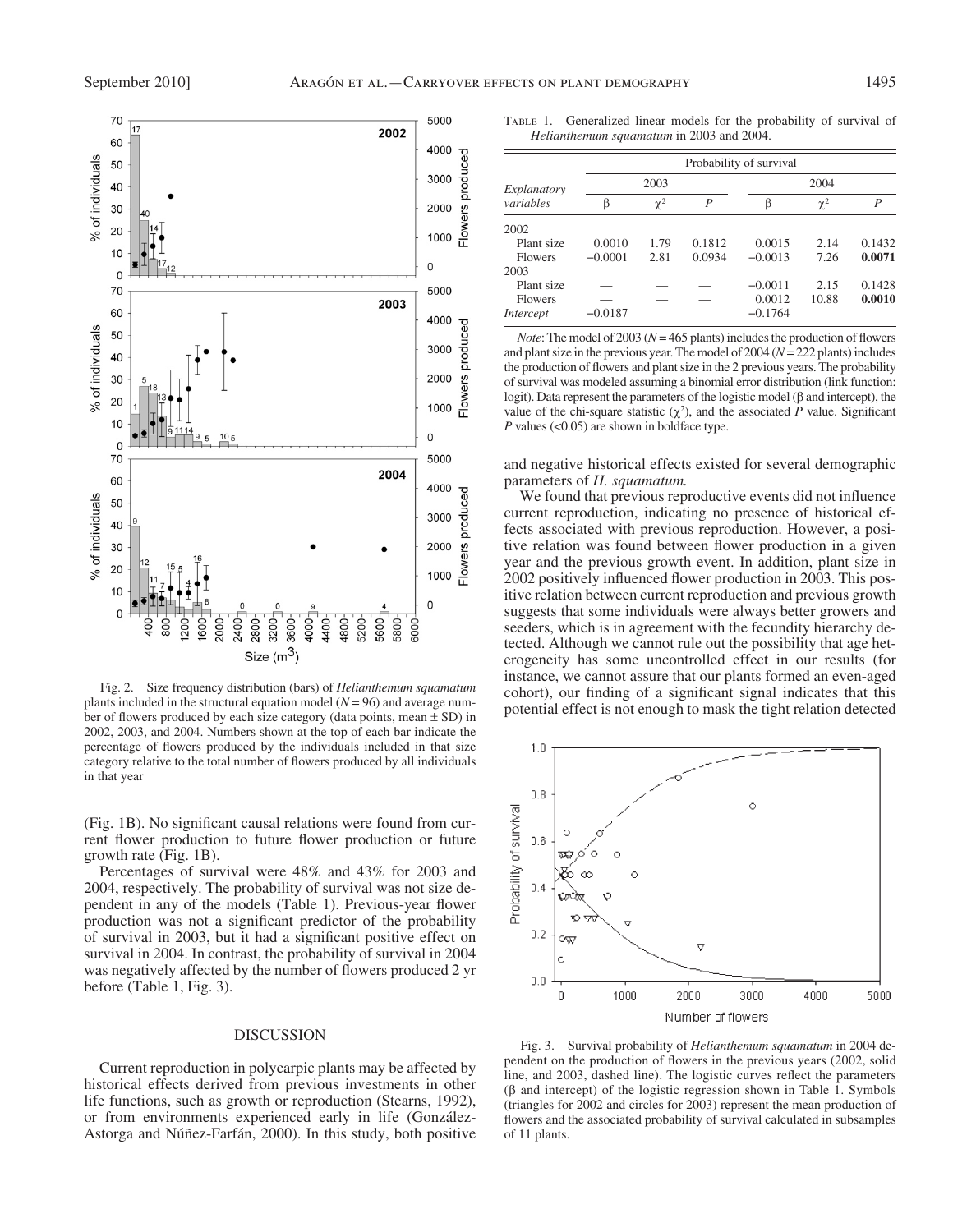plant population's genes may be descended from a very small number of individuals in previous generations. Size and reproductive hierarchies can be the result of environmental effects ( Gange and Brown, 1989 ) but also of genetic variation ( Herrera and Bazaga, 2009) or of maternal effects (Lacey et al., 2003). Although we lack information on the factors causing size and reproductive hierarchies in *H. squamatum*, we suggest that environmental factors are likely. We advance the hypothesis that the reasons for positive historical effects could be different for short- and long-lived plants, with decreasing influence of environmental effects in the latter because of a longer time for environmental effects to dilute, compared with genetic influences. Many studies have found a strong environmental dependence of survival or early success in short-lived species (e.g., Narita, 1998). For long-lived plants, mixed evidence is available. Herrera and Bazaga (2009) found genetically based fecundity hierarchies, whereas Herrera and Jovani (2010) reported environmentally based fecundity hierarchies.

 A lack of negative effects of previous reproduction on future growth or fecundity often has been attributed to the effect of confounding variables (Reznick et al., 2000; Knops et al., 2007). Nevertheless, the strength of our study relies on the use of a versatile and integrative statistical approach that accounts for the direct and also indirect contribution of potential confounding effects. Furthermore, it has been strongly recommended that the results from path analysis approaches be supported with experimental verification of the cause-and-effect pathways (Sinervo and DeNardo, 1996). To this regard, our results are consistent with those obtained from an experimental manipulation in the same study system (Aragón et al., 2009). In Aragón et al. (2009) , we found that the survival probability in *H. squamatum* was significantly higher in plants that had been prevented from flowering (experimental flower-buds removal) compared with a control group of flowering plants.

 We found a transition from a positive to a negative relation between flower production and the probability of survival when we increased the temporal scale (1 vs. 2 previous yr), suggesting that historical effects derived from past reproduction influence survival in *H. squamatum*. The mechanisms underlying this pattern likely are related to the so-called cost of reproduction (Obeso, 2002), since experimental evidence of survival costs of reproduction has been shown in this species (Aragón et al., 2009), as we mentioned previously.

 The existence of a negative effect of current reproduction on future survival, together with the lack of an effect on future reproduction, suggests that reproduction might be a priority in resource allocation at the expense of survival in *H. squamatum* . The optimal compromise between the investment in current reproduction and in future survival is thought to determine the direction of selection on life span (Stearns, 1992). Whereas resources invested in current reproduction contribute directly to fitness, the benefits from all other investments will be achieved only if the organism survives. Thus, investing maximally in reproduction at the expense of a short life may be the optimal strategy for *H. squamatum*, a species that inhabits very unpredictable ecosystems (Aragón, et al., 2007) and experiences high rates of extrinsic mortality. Elevated mortality due to external causes may shift the optimal compromise toward shorter life spans (Stearns, 1992). The maintenance of a high reproductive

investment across a wide span of environmental conditions (Aragón et al., 2007), which affects future survival, likely contributes to the short life cycle of *H. squamatum*, rather unusual for a perennial species in a semiarid environment (Agami, 1987; Cody, 2000). In semiarid and arid climates, characterized by a high environmental stochasticity (Sher et al., 2004; Aragón et al., 2007 ), the persistence of perennial plants usually relies on their longevity (García and Zamora, 2003) because the effort invested in the establishment of new individuals seems to be great. In this sense, *H. squamatum* is considered a perennial plant with almost weedy characteristics (Aragón et al., 2009; Quintana-Ascencio et al., 2009 ).

 The overall conclusions to be drawn from this study are that (1) there were historical effects in a short-lived plant, (2) some of these historical effects were positive, suggesting the influence of genetic, maternal, or environmental effects, and (3) some of these historical effects were negative, suggesting, with the support of previous empirical evidence, the existence of costs of reproduction. Historical effects may have important consequences in current plant performance and can play an essential role in shaping life histories. Their existence underlines the need for multiyear studies, even in shortlived plants. In addition, future research should address whether the underlying causes of historical effects differ for short- and long-lived plants.

#### LITERATURE CITED

- AGAMI, M. 1987. The establishment, growth, phenology and longevity of two species of *Helianthemum* in the Negev Desert Highlands, Israel. *Oecologia* 71: 486–490.
- ARAGÓN, C.F., M.J. ALBERT, L. GIMÉNEZ-BENAVIDES, A.L. LUZURIAGA, AND A. Escudero. 2007. Environmental scales on the reproduction of a gypsophyte: A hierarchical approach. Annals of Botany 99: 519-527.
- ARAGÓN, C. F., A. Escudero, AND F. VALLADARES. 2008. Stress-induced dynamic adjustments of reproduction differentially affect fitness components of a semi-arid plant. *Journal of Ecology* 96: 222-229.
- ARAGÓN, C. F., M. MÉNDEZ, AND A. ESCUDERO. 2009. Survival costs of reproduction in a short-lived perennial plant: Live hard, die young. *American Journal of Botany* 96 : 904 – 911 .
- Ashman, T.-L., T. M. Knight, J. A. Steets, P. Amarasekare, M. Burd, D. R. CAMPBELL, M. R. DUDASH, ET AL. 2004. Pollen limitation of plant reproduction: Ecological and evolutionary causes and consequences. *Ecology* 85: 2408-2421.
- BERGMAN, P., U. MOLAU, AND B. HOLMGREN. 1996. Micrometeorological impacts on insect activity and plant reproductive success in an alpine environment, Swedish Lapland. *Arctic, Antarctic, and Alpine Research* 28: 196-202.
- BYERS, D. L. 1995. Pollen quantity and quality as explanations for low seed set in small populations exemplified by *Eupatorium* (Asteraceae). American Journal of Botany 82: 1000-1006.
- CABALLERO, I. 2006. Estructura espacio-temporal de un banco de semillas: Las comunidades gipsícolas del centro de la Península Ibérica. PhD thesis, Universidad del País Vasco, Bilbao, Spain.
- CASTRO-DÍEZ, P., AND G. MONTSERRAT-MARTÍ. 1998. Phenological pattern of fifteen Mediterranean phanaerophytes from *Quercus ilex* communities of NE-Spain. *Plant Ecology* 139: 103-112.
- Cody, M. L. 2000. Slow-motion population dynamics in Mojave desert perennial plants. *Journal of Vegetation Science* 11: 351-358.
- Crone, E. E. 1997 . Parental environmental effects and cyclical dynamics in plant populations. *American Naturalist* 150: 708-729.
- ECKHART, V. M., M. A. GEBER, AND C. McGUIRE. 2004. Experimental studies of selection and adaptation in *Clarkia xantiana* (Onagraceae). I. Sources of character variation across a subspecies border. *Evolution;*  International Journal of Organic Evolution 58: 59-70.
- EHRLÉN, J. 2000. The dynamics of plant populations: Does the history of individuals matter? *Ecology* 81: 1675-1684.